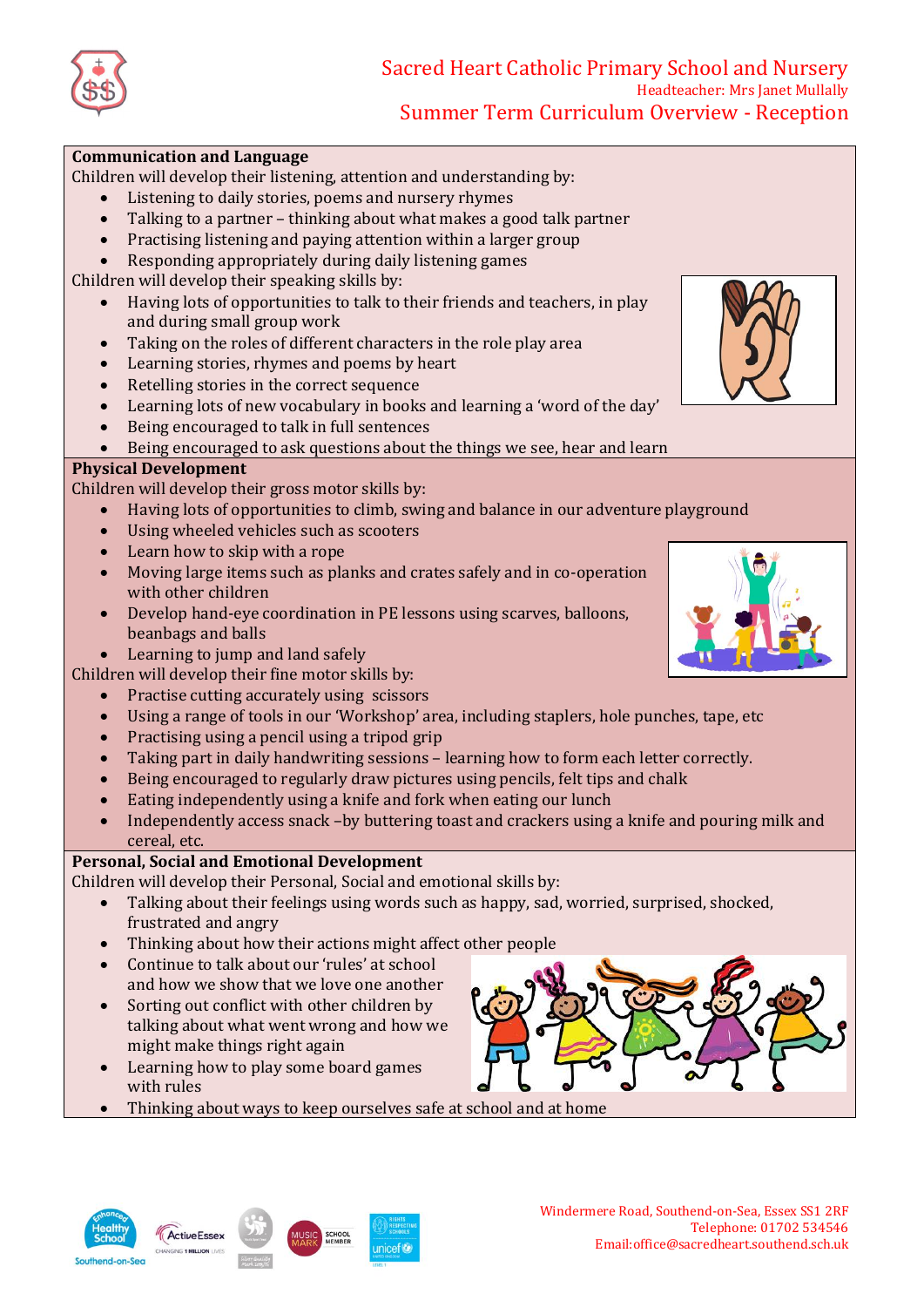

# Sacred Heart Catholic Primary School and Nursery Headteacher: Mrs Janet Mullally

Summer Term Curriculum Overview - Reception

### **Literacy**

Children will develop their reading skills by:

- Learning to recognise single letters and digraphs through daily phonics
- Practise reading words and sentences aloud to adults, using the phonics that they have learnt
- Learning to recognise a bank of 'red words' through daily games
- Talking about the stories that they have heard describing the characters, setting and plot and begin to make predictions about what might happen next
- Continue to develop their phonological awareness by spotting and suggesting rhymes, clapping syllables and recognising initial sounds and alliteration

Children will develop their writing skills by:

- Practising orally segmenting words each day in phonics and beginning to segment longer words
- Taking part in daily handwriting sessions
- Writing their names correctly, with letters formed correctly
- Taking part in a daily writing session, learning to independently write words and sentences
- Confidently 'having a go' at writing using the words and sounds that they have learnt.
- Using their emerging writing skills in different contexts such as messages, letters, notes, signs, posters, cards, labels, etc.

### **Mathematics**

Children will develop their understanding of number and numerical patterns by:

- Reciting number names in order beyond 20
- Developing fast recognition of small amounts without counting (subitising)
- Having a deep understanding of numbers to 10 within play-based activities and games, including recognising each number, counting the amount and representing the number in different ways (eg. Fingers, numberblocks, numicon, etc)
- Recalling number bonds to 5 and show an understanding how to partition numbers to 10
- Say one more and one less than a number

Children will develop their understanding of Shape, space and measure by:

- Recognising and describing 2D and 3D shapes
- Comparing sizes, lengths, weight and capacity in practical play based activities
- Learning the days of the week and months of the year during our daily calendar time
- Looking at routes and talking about different positions

## **Understanding the World**

Children will develop their understanding of Past and Present by:

- Talking about their own lives and those of their families
- Confidently using the vocabulary of time today, yesterday, tomorrow, etc
- Learning about historical figures and talking about what life was like in the past, looking at books and artefacts

Children will develop their understanding of people, culture and communities by:

- Taking part in and talking about special times and celebrations, such as Sacred Heart Feast Day
- Going on a local outing and talking at our route, looking at maps and thinking about local landmarks

 Talking about places of significance around the world and thinking about how we might travel Children will develop their understanding of the natural world:

- Looking at the changes that happen during Spring and Summer, especially how animals grow
- Learning about the life cycles of butterflies and frogs
- Exploring how materials change through cooking and playdough making
- Thinking about how we care and respect living things by planting and watering seeds



Southend-on-Sea